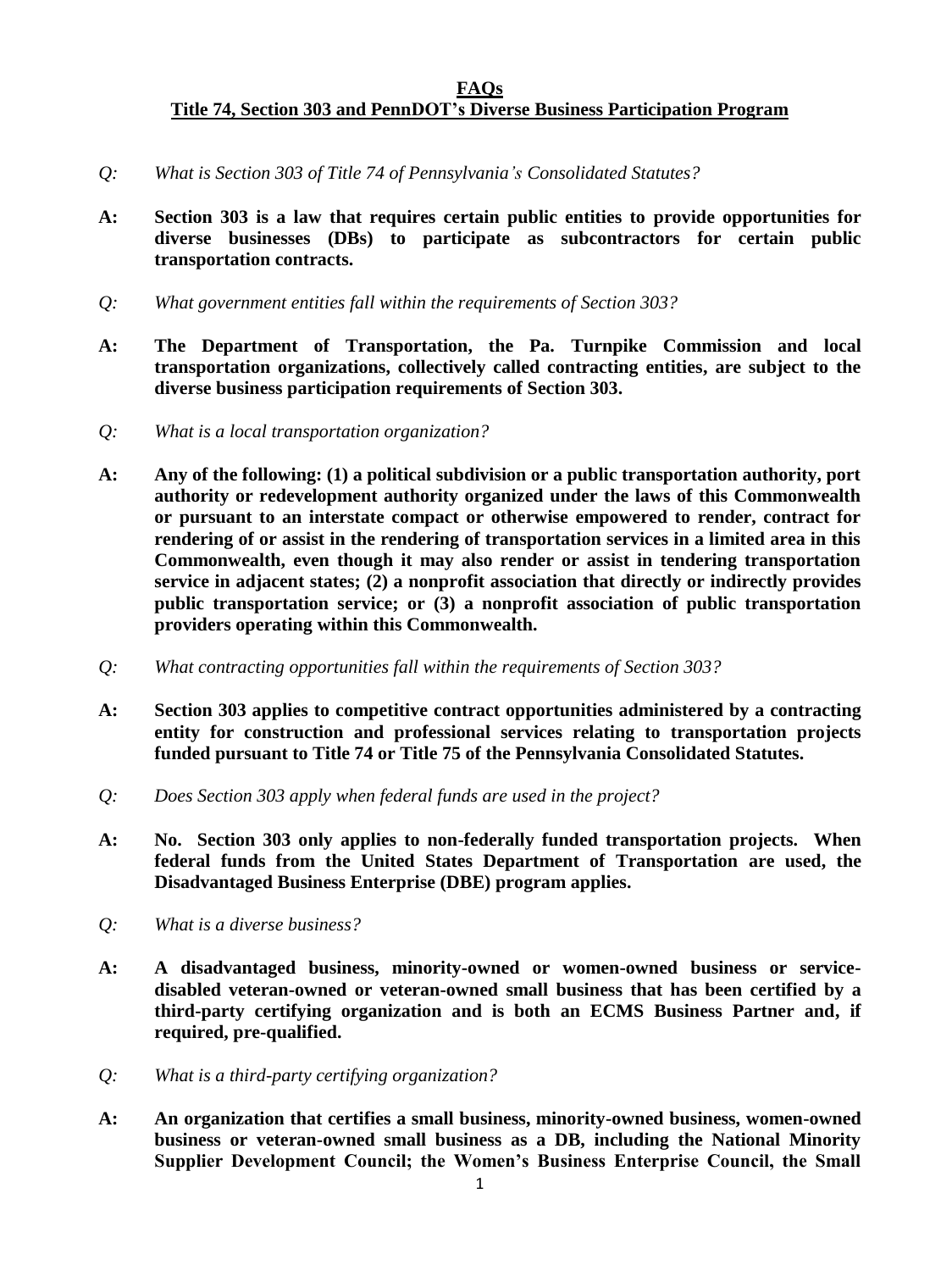**Business Administration; the Department of Veterans Affairs; and the Pennsylvania Unified Certification Program.**

- *Q: Will PennDOT be certifying DBs?*
- **A: No.**
- *Q: What is a disadvantaged business?*
- **A: A business that is owned or controlled by a majority of persons, not limited to members of minority groups, who are subject to racial or ethnic prejudice or cultural bias.**
- *Q: What is a minority-owned business?*
- **A: A business owned and controlled by a majority of individuals who are African Americans, Hispanic Americans, Native Americans, Asian Americans, Alaskans or Pacific Islanders.**
- *Q: What is a woman-owned business?*
- **A: A business owned and controlled by a majority of individuals who are women.**
- *Q: What is a service-disabled veteran-owned business?*
- **A: A business in the United States which is independently owned and controlled by a service-disabled veteran or veterans, not dominant in its field of operation, and employs 100 or fewer employees.**
- *Q: What is a service-disabled veteran?*
- **A: An individual being in possession of a disability rating letter issued by the United States Department of Veterans Affairs or a disability determination from the United States Department of Defense or, if approved by the Department of General Services, a surviving spouse or permanent caregiver of a such a service-disabled veteran.**
- *Q: What is a veteran-owned small business?*
- **A: A business in the United States which is independently owned and controlled by a service-disabled veteran or veterans, not dominant in its field of operation, and employs 100 or fewer employees.**
- *Q: What is a veteran?*
- **A: An individual who served on active duty in the United States Armed Forces, including a reservist or member of the National Guard who was discharged or released from the service under honorable conditions, a reservist or member of the National Guard who completed an initial term of enlistment or qualifying period of service, and a reservist or member of the National Guard who was disabled in the line of duty during training.**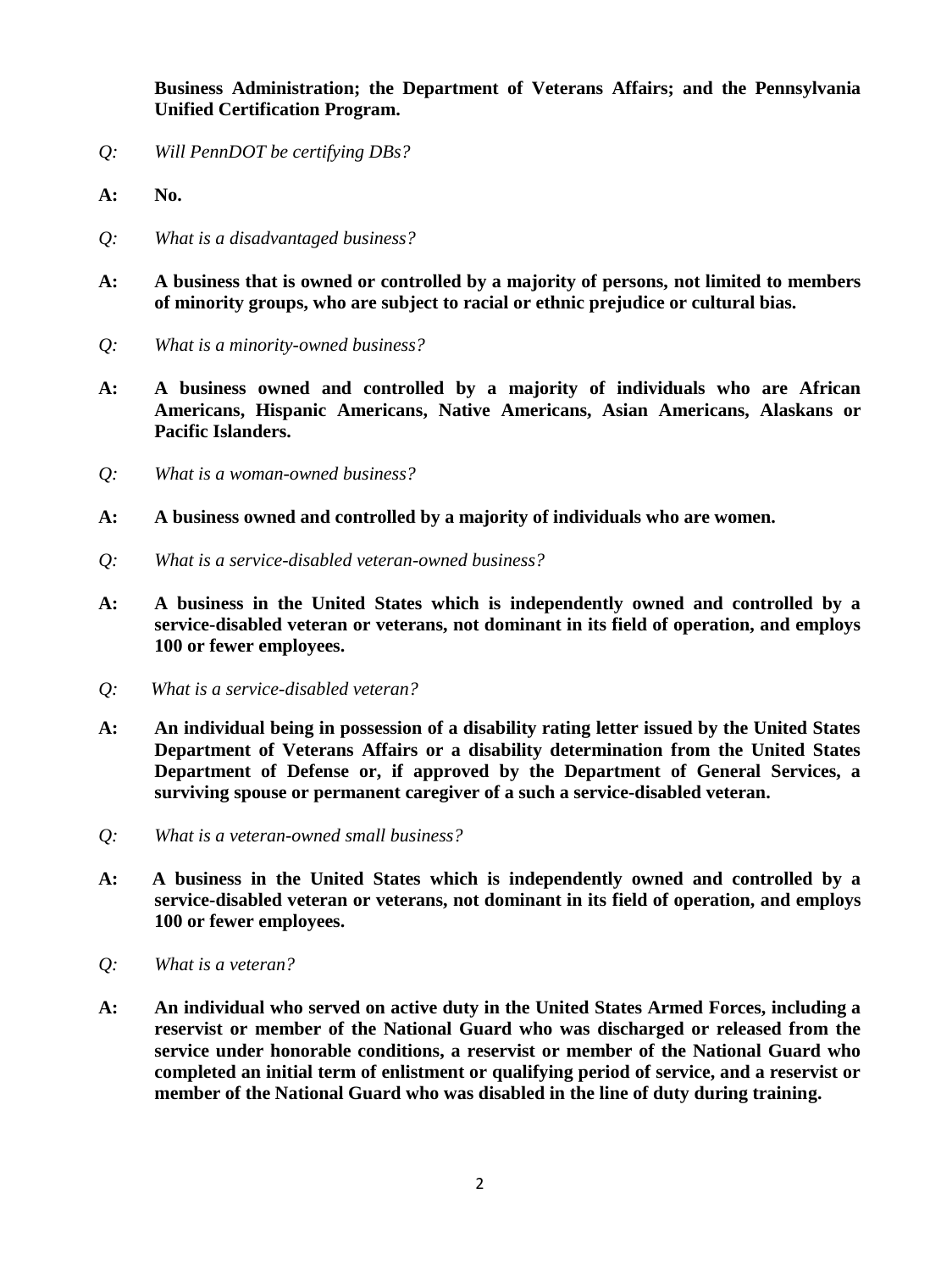- *Q: Will PennDOT maintain a database of DBs?*
- **A: Yes. The database is part of ECMS.**
- *Q: Are DBEs diverse businesses?*
- **A: Yes. All DBEs have been added to the DB database.**
- *Q: What if a bidder or offeror wants to use a DB that is not in the database?*
- **A: Documentation proving they are a DB must be supplied to PennDOT as part of the good faith efforts of the bidder or offeror.**
- *Q: How will other DBs be added to the database?*
- **A: In general, DBs will be added to the database as their information is supplied to PennDOT as part of their prequalification application or qualifications packages. However, PennDOT will accept a DB's information at any time in order to be added to the database.**
- *Q: Must a DB be prequalified before submitted for subcontractor approval or does conditional approval apply for new DBs that are not ECMS Partners or prequalified?*
- **A: A DB must be an ECMS Business Partner and must be prequalified (if required). It's possible that the prequalification status issued by the Prequalification Office would be conditional.**
- *Q: Must diverse businesses be small businesses?*
- **A: Not in general. Only veteran-owned small businesses must be small (i.e. employs 100 or fewer employees, independently owned and not dominant in their field).**
- *Q: Is a business that has been certified as a small business by the Small Business Administration a diverse business under the DB program?*
- **A: Not necessarily. The small business would also need show that it meets one of the diversity requirements in the definition of diverse business, i.e. that it is a disadvantaged business, minority-owned or women-owned business or service-disabled veteran-owned or veteran-owned small business. A diverse business is defined as a disadvantaged business, minority-owned or women-owned business or service-disabled veteran-owned or veteran-owned small business that has been certified by a third-party certifying organization; not all businesses that have been certified by a third-party certifying organization.**
- *Q: Can entities which have graduated from the federal DBE program qualify as diverse businesses?*
- *A:* **Perhaps for other than veteran-owned small businesses, depending on the requirements of the third party certification organizations.**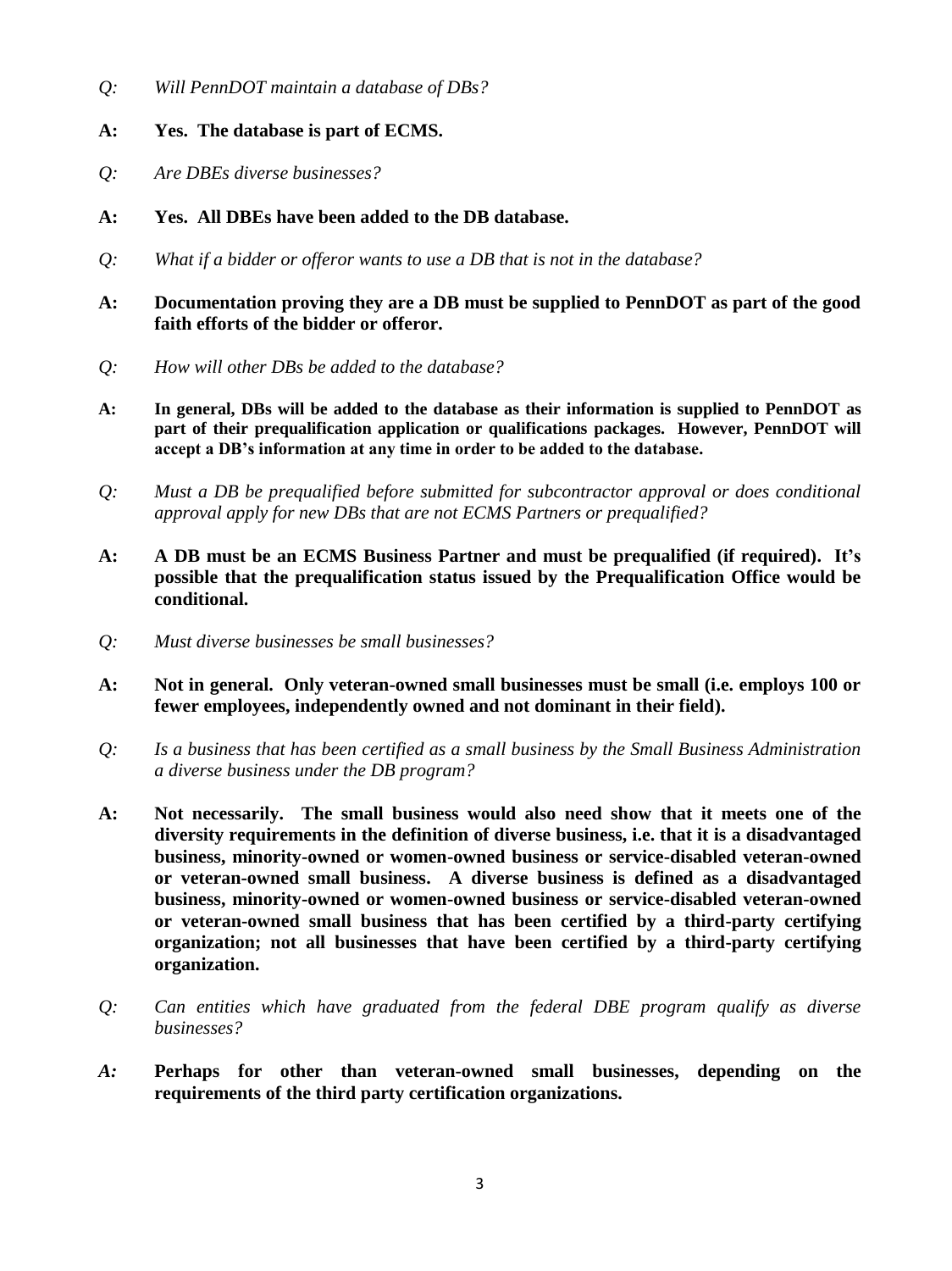- *Q: What is construction?*
- **A: The process of building, altering, repairing, improving or demolishing any public structure or building or other public improvements of any kind to any public real property.**
- *Q: What is a subcontractor?*
- **A: Subcontractor is not defined in Section 303. The Department defines it as any individual, partnership, firm or corporation entering into a contract with the prime contractor for work under the contract, including those providing professional or other services.**
- *Q: What are professional services?*
- **A: An industry of infrequent, technical or unique functions performed by independent contractors or consultants whose occupation is the rendering of the services, including design professional services as defined in Section 901 of the Procurement Code, 62 Pa.C.S. §901 (relating to definitions); legal services; advertising or public relations services; accounting, auditing or actuarial services; security consulting services; computer and information technology services; and insurance underwriting services.**
- *Q: Does Section 303 require the establishment of goals?*
- **A: No. Section 303(a)(1) requires that the contracting entities ensure that all competitive contract opportunities subject to the section seek to maximize participation by diverse business.**
- *Q: What must contracting entities include in solicitations for bids and requests for proposals on competitive contracting opportunities?*
- *A: The solicitations and requests must include: (1) that the bidder or offeror document and submit to the contracting entity all good faith efforts to solicit subcontractors that are diverse businesses during the bidding or proposal process; (2) provide within seven days of being declared the low bidder or successful offeror the name and business address of each subcontractor that is a diverse business that will provide construction or professional services in connection with the performance of the contract; and (3) language encouraging bidders and offerors to utilize and give consideration to contractors offering to utilize diverse businesses in the selection and award of contracts.*
- *Q: Must the contract include any specific provisions under Section 303?*
- **A: Yes. The contract must include provisions prohibiting discrimination in accordance with 62 Pa.C.S. §3701 (relating to contract provisions prohibiting discrimination) and the prompt payment policies between a contractor and a subcontractor adopted by the Department of General Services under 62 Pa.C.S. §3933 (relating to contractors' and subcontractors' payment obilgations).**
- *Q: Are there any other duties placed upon contracting entities by Section 303?*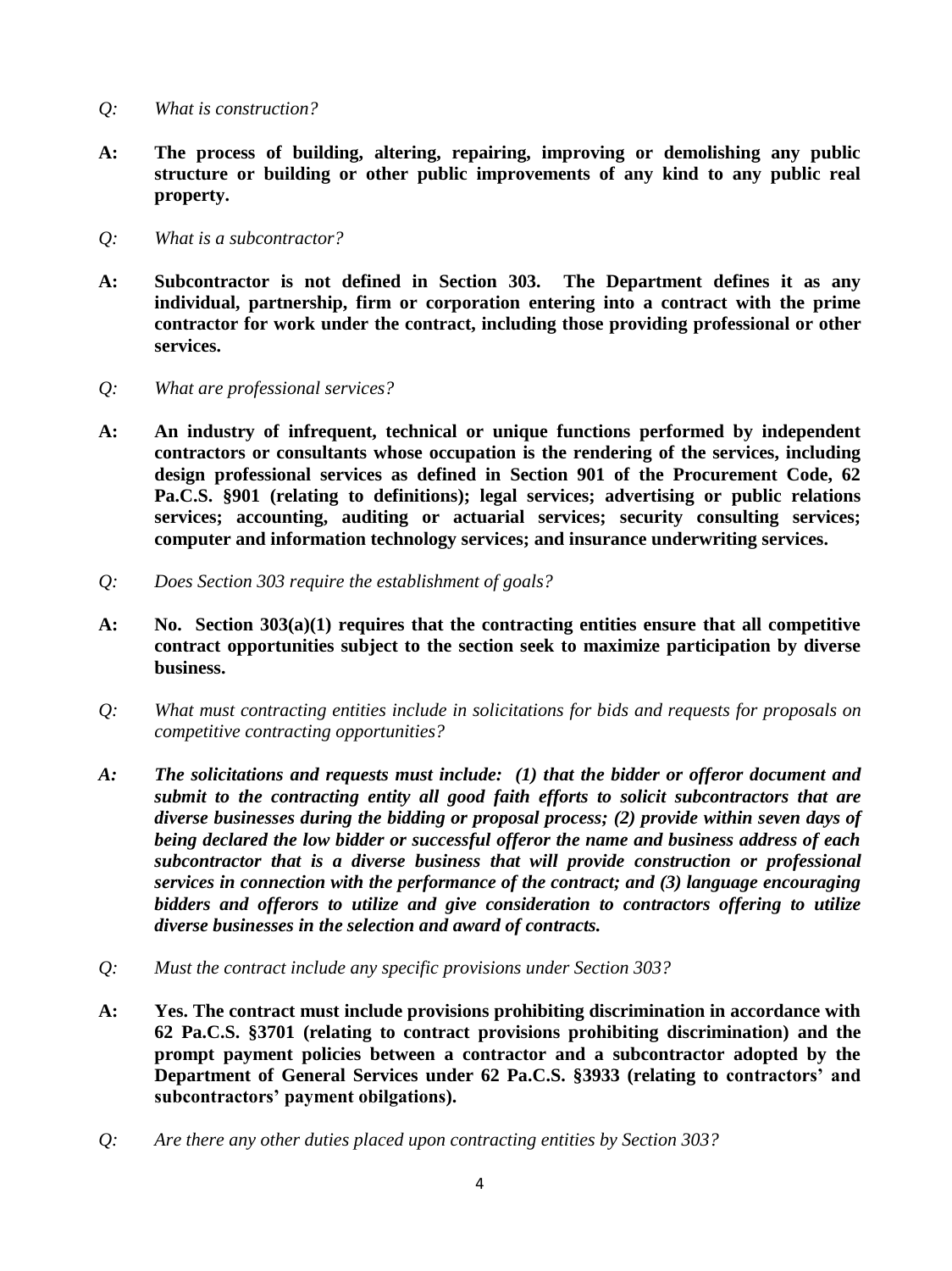- **A: Yes. Contracting entities must (1) ensure that their commitment to participation by diverse businesses is clearly understood and appropriately implemented and enforced by them; and (2) designate a responsible official to supervise their diverse business program and ensure compliance with the entity. In addition, the Department of Transportation and Pa. Turnpike Commission must also impose sanctions as may be appropriate under 62 Pa.C.S. §531 (relating to debarment or suspension) against businesses that fail to comply with diverse business requirements.**
- *Q: Are there any requirements in relation to the replacement of a diverse business?*
- **A: Yes, if at any time during the evaluation of a bid or proposal, or the construction of the project or the performance of a professional service, it becomes necessary to replace a subcontractor that is a DB, the bidder, offerer or contractor must immediately notify PennDOT of the need for the replacement. The notice must include the reason for the replacement.**
- *Q: Does PennDOT have any additional duties under Section 303?*
- **A: Yes. PennDOT, with assistance of a Diverse Business Supportive Services Center must conduct the necessary and appropriate outreach for purposes of identifying diverse businesses in general construction or professional services capable of performing contracts and submit a report to legislative officials summarizing the participation levels of DBs.**
- *Q: Has PennDOT contracted with an entity to assist them as a diverse business supportive service center?*
- **A: Yes. PennDOT has contracted with Cheney University.**
- *Q: Must the Pa. Turnpike Commission and local transportation organizations cooperate with PennDOT to complete the report that must be submitted to legislative officials?*

## **A: Yes.**

- *Q: Will PennDOT have goals under its DB program?*
- **A: No. PennDOT's DB program is a good faith efforts program.**
- *Q: What are good faith efforts?*
- *A:* **Good faith efforts are those that one could reasonably expect a bidder or offeror to take if the bidder or offeror were actively and aggressively trying to obtain DB participation for work being subcontracted. Mere** *pro forma* **efforts are not good faith efforts. The following illustrate the types of efforts that may be taken to exercise good faith efforts, but are not exclusive or exhaustive. All relevant factors and types of efforts to obtain DB participation for work being subcontracted will be considered.** 
	- **1. Efforts made to solicit through all reasonable and available means (e.g., use of the DB Directory, attendance at pre-bid meetings, advertising and/or written notices) the interest of all certified DBs with the capability to perform the work of the contract or agreement. The bidder should provide written notification, at least 15**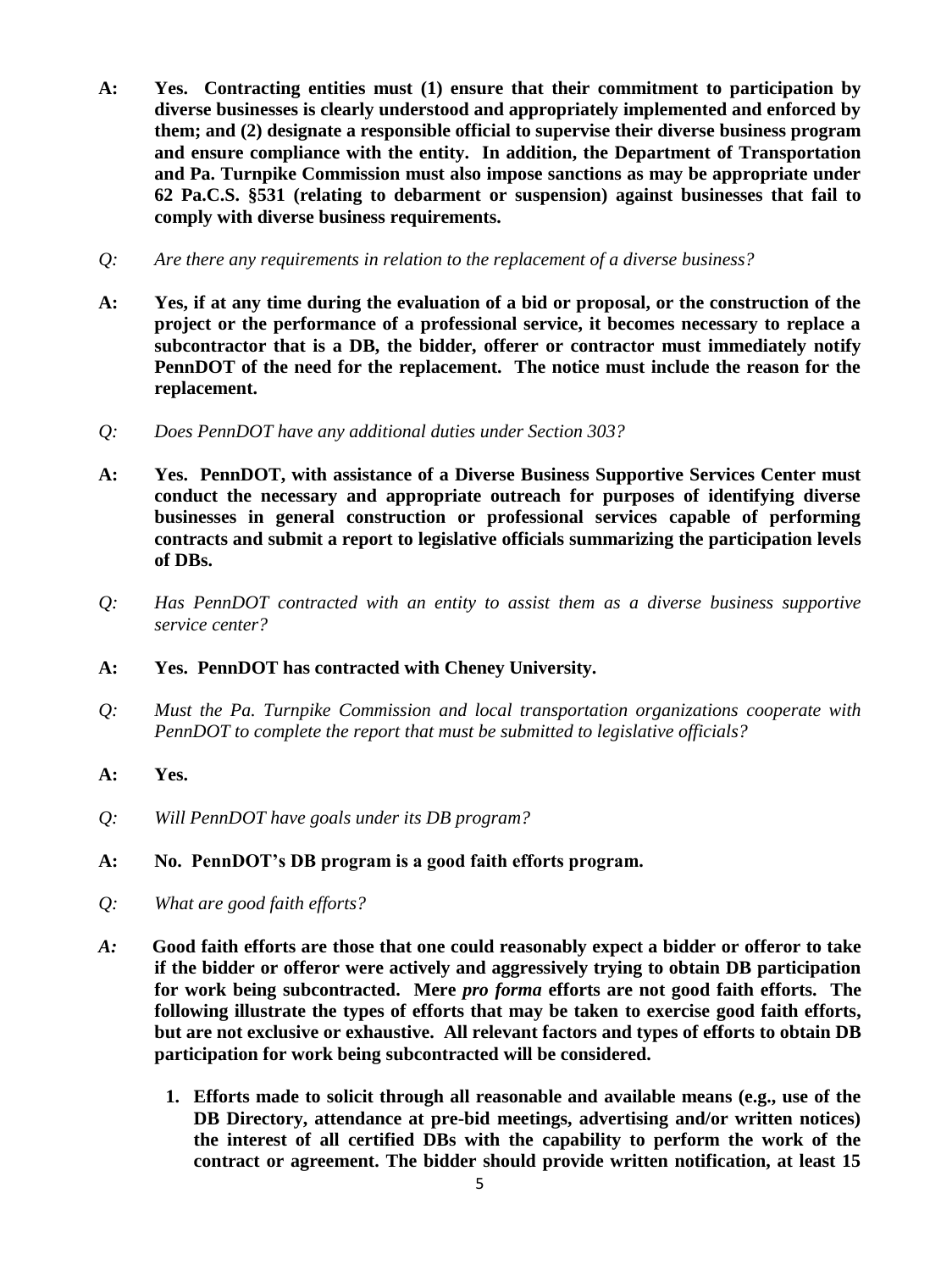**calendar days before the bid opening for construction and at least five calendar days before the time solicitations are due for consultant proposals, to allow the DBs to respond to the solicitation. The bidder or offerer must determine with certainty if the DBs are interested by taking appropriate steps to follow up initial solicitations.**

- **2. Efforts made to select portions of the work to be performed by DBs. This includes, where appropriate, breaking out contract work items into economically feasible units to facilitate DB participation.**
- **3. Efforts made to provide interested DBs with adequate information about the plans, specifications, and requirements of the contract in a timely manner to assist them in responding to a solicitation.**
- **4. Efforts made to negotiate in good faith with interested DBs. Bidders and offerors are encouraged to make a portion of the work available to DBs and to select those portions of the work needs consistent with the available DBs so as to facilitate participation of DBs. Evidence of such negotiation includes the names, addresses, and telephone numbers of DBs that were considered; a description of the information provided regarding the plans and specifications for the work selected for subcontracting; and evidence as to why additional agreements could not be reached for DBs to perform the work. A bidder or offeror using good business judgment would consider a number of factors in negotiating with subcontractors, including DB subcontractors, and would take a firm's price and capabilities into consideration as well as its own ability or desire to perform the work with its own work force.**
- **5. Efforts made to thoroughly investigate DBs for qualification based on their capabilities. Bidders and offerors cannot reject or withhold solicitation of DBs as being unqualified without sound reasons based on this investigation of their capabilities. The DBs standing within its industry, membership in specific groups, organizations, or associations and political or social affiliations (for example union vs. non-union employee status) are not legitimate causes for the rejection or nonsolicitation of bids in the contractor's or consultant's efforts to meet the good faith efforts requirement.**
- **6. Efforts to assist interested DBs in obtaining bonding, lines of credit, or insurance.**
- **7. Efforts to assist interested DBs in obtaining necessary equipment, supplies, materials, or related assistance or services.**
- **8. Efforts to effectively use existing databases and the resources of supportive services to assist in finding DBs.**

*Q. Can the cost of using a DB be a factor in determining whether to use a DB for subcontractor work without violating the requirement to make good faith efforts to use DB subcontractors?*

**A. Yes. A bidder using good business judgment would consider a number of factors in negotiating with subcontractors, including DB subcontractors, and would take a firm's price quote into consideration.**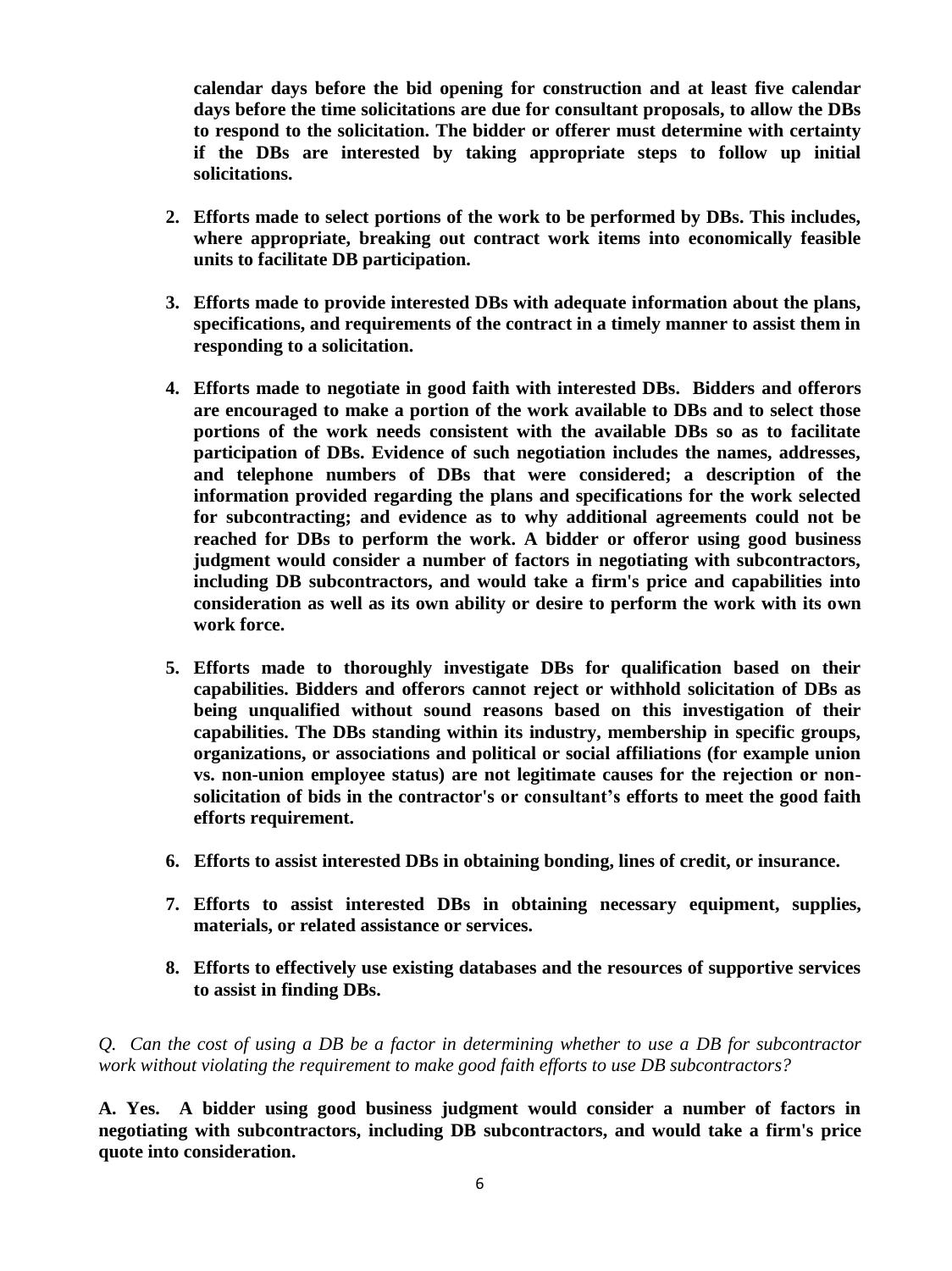*Q. Can qualifications of a DB be a factor in determining whether to use a DB for sub consultant work without violating the requirement to make good faith efforts to use DB sub consultants?*

**A. Yes. An offeror using good business judgment would consider a number of factors in negotiating with sub consultants, including DB sub consultants, and would take a firm's capabilities into consideration.** 

- *Q: What is the purpose of indicating that solicitations to DBs should be made 15 days prior to a bid opening?*
- **A: The purpose is to ensure that DBs are afforded sufficient time to make an offer in relation to the work being subcontracted. The 15-day solicitation is not a requirement but illustrates what would constitute a reasonable effort. It is modeled after similar language in PennDOT's federal DBE program.**
- *Q: Must bidders or offerors complete all fields in the ECMS commitment and solicitation screens?*
- **A: Bidders and offerors can present their good faith efforts by completing the commitment and solicitation screens in ECMS and/or by submitting paper documentation by e-mail. The DB requirements do not define what information is required to complete the ECMS screens; they only provide that completion of the screens is a method to present good faith effort. Completion of as many fields as possible may assist the bidder or offeror in demonstrating good faith efforts and would assist PennDOT in reviewing good faith efforts.**
- *Q: Must bidders or offerors solicit DBs that are not ECMS business partners?*
- **A: No, but good faith efforts to solicit DBs apply when subcontracting work.**
- *Q: Can a contractor self-perform 100% of the work under the contract?*
- **A: Yes. If this is the case, documentation must be provided to PennDOT at the same time good faith efforts would need to be provided. A statement that the work will be 100% self-performed is sufficient documentation.**
- *Q: What if a bidder or offeror stated at the time of bid or proposal that the work would be 100% self-performed, but later decides to subcontract work?*
- **A: The contractor must attach good faith effort documentation along with the Public Works Employment Verification Form to the ECMS subcontractor request. A consultant must submit good faith effort documentation along with the written request to add a subconsultant.**
- *Q: Are bidders required to solicit participation from DB in the areas that bidders do not intend to subcontract?*
- **A: No. The good faith requirements only apply to work that is being subcontracted.**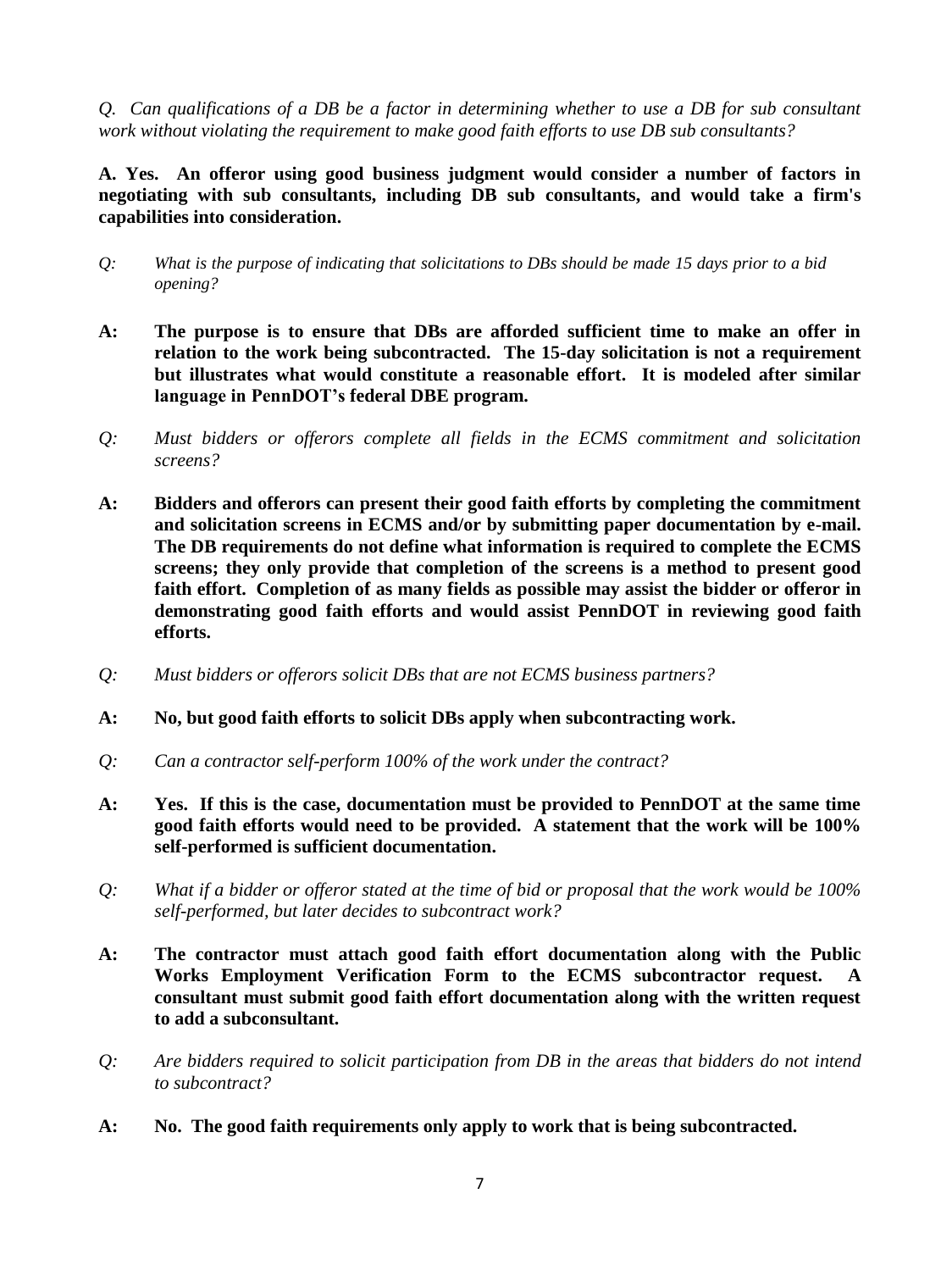- *Q: Is there a continuing obligation to exercise good faith efforts after the contract is awarded?*
- **A: Yes, when subcontracting work, including additional work, under the contract.**
- *Q: How will good faith efforts by reviewed?*
- **A: The Good Faith Review Officer (defined as the Department's Executive Deputy Secretary for Administration or designee) is ultimately responsible to make the GFE determination, but will not be acting alone. An interdisciplinary review team will initially review and make a recommendation to the Good Faith Review Officer. For construction and consulting engineer contracts, the committee is comprised of an individual from Contract Awards, Consultant Agreements, and the Bureau of Equal Opportunity. The Good Faith Review Officer can also consult with others as deemed necessary in making a decision.**
- *Q: Can a bid or proposal be rejected for failure to exercise good faith efforts?*
- **A: Yes. In this case the project will be awarded to the next responsible bidder or offeror. The rejected bidder or offeror may protest the bid or offer.**
- *Q: Is there a reporting requirement after the completion of construction?*
- **A: Yes. When requested, or within 30 days of the end of the contract, the contractor or consultant must submit a report to PennDOT summarizing the use of approved subcontractors not on the ECMS DB list as provided in subsection VI of the requirements.**
- *Q: How will compliance be monitored and sanctions imposed.*
- **A: Contractor compliance will be reviewed and verified by PennDOT following performance of the work and submission of the final report of DB participation. The contractor will be notified and given the chance to respond before any sanctions are applied.**
- *Q: How are suppliers being addressed?*
- **A: Suppliers are not included within the good faith requirements of Section 303. Section 303(a)(1.1) is directed to documenting good faith efforts to solicit subcontractors that are diverse businesses that will provide the contractor with** *construction* **in connection with the performance of the contract. Under the Procurement Code, the definition of construction does not extend to the provision of supplies, which is a separately defined term. Bidders are, however, encouraged to utilize and give consideration to the use of all types of diverse businesses in the selection and award of contracts and may not impermissibly discriminate in the solicitation and selection of suppliers for Department contracts. The Department will track the use of suppliers that are diverse businesses to maximize the participation by diverse businesses in competitive contract opportunities.**
- *Q: How is trucking being addressed?*
- **A: Good faith efforts apply to subcontracting trucking. A DB in this regard must meet the following requirements:**